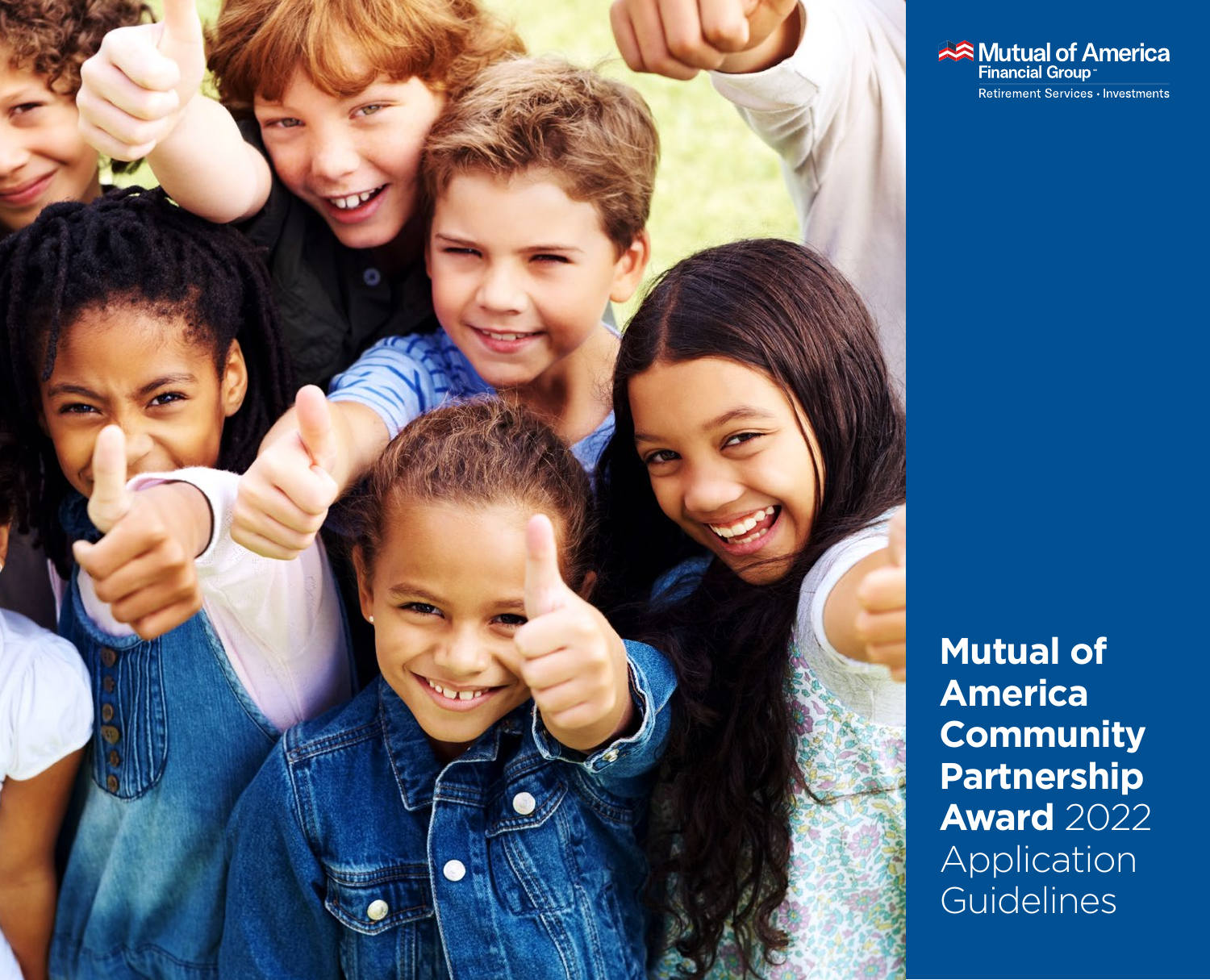

# **Contents**

- **2 About the Community Partnership Award**
- **3 About Mutual of America Financial Group**
- **4 2022 Application Information and Selection Criteria**
- **5 The Power of Impact**
- **6 Past Winners: What They're Saying**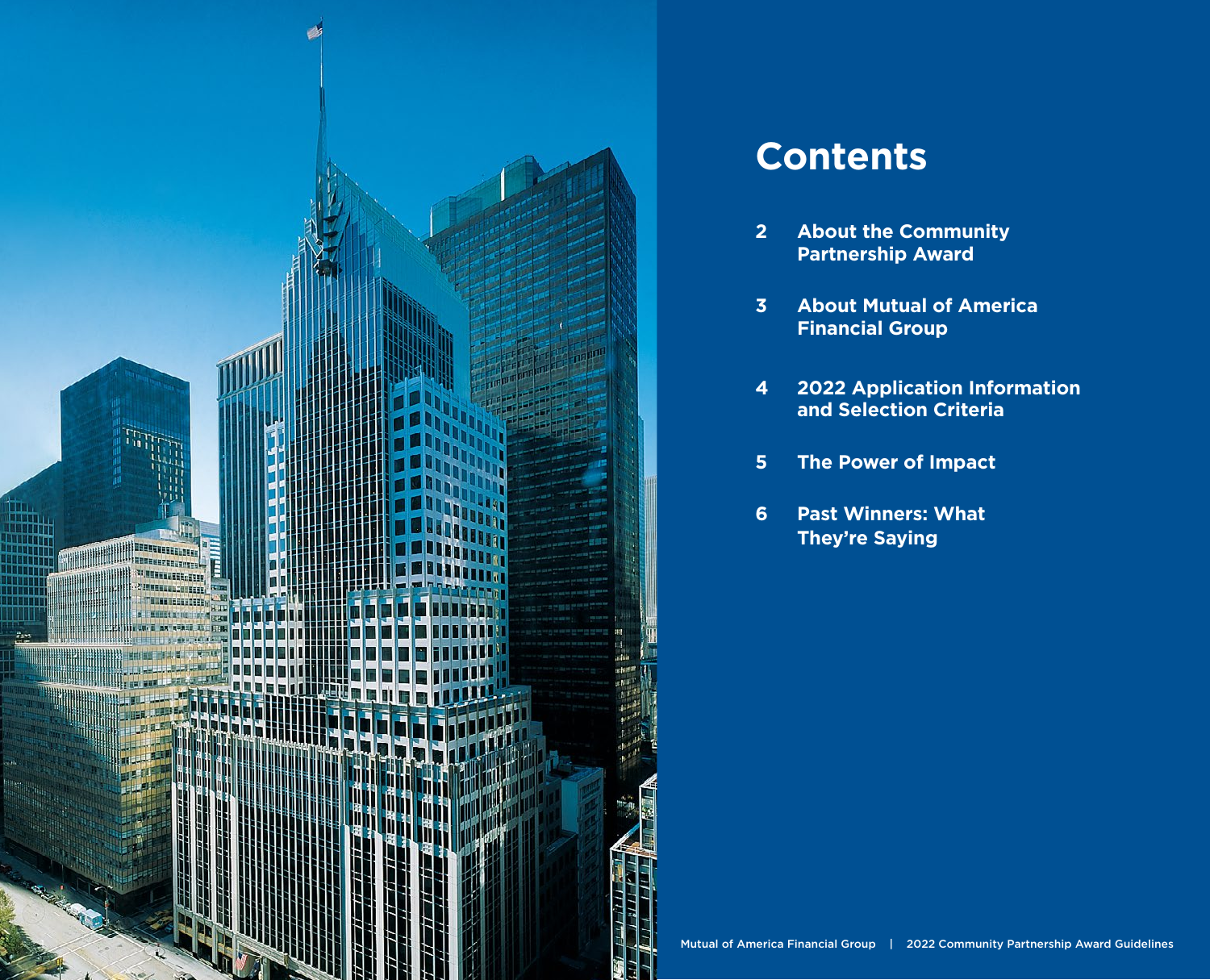# About the Community Partnership Award

The Mutual of America Community Partnership Award annually honors the outstanding contributions that nonprofit organizations, in partnership with public, private and other social sector organizations, make to society.

Each year, the Mutual of America Foundation sponsors a national competition in which hundreds of organizations demonstrate the value of their partnership to the communities they serve, their ability to be replicated by others and their capacity to stimulate new approaches to addressing significant social issues.

Five organizations are selected by an independent committee to receive the Community Partnership Award. One receives the Thomas J. Moran Award,

which is given to the national awardwinning program and includes \$100,000 and a documentary video about the program. The remaining four are named honorable mention recipients, and each receives \$50,000.

To [watch videos](https://www.youtube.com/channel/UCqSXbTkLeQaBnrs2WEImVPQ) of prior national award-winning programs, visit the official YouTube channel for the Mutual of America Foundation Community Partnership Award.

Since its inception in 1996, the Community Partnership Award has recognized 250 partnerships from cities and towns across America.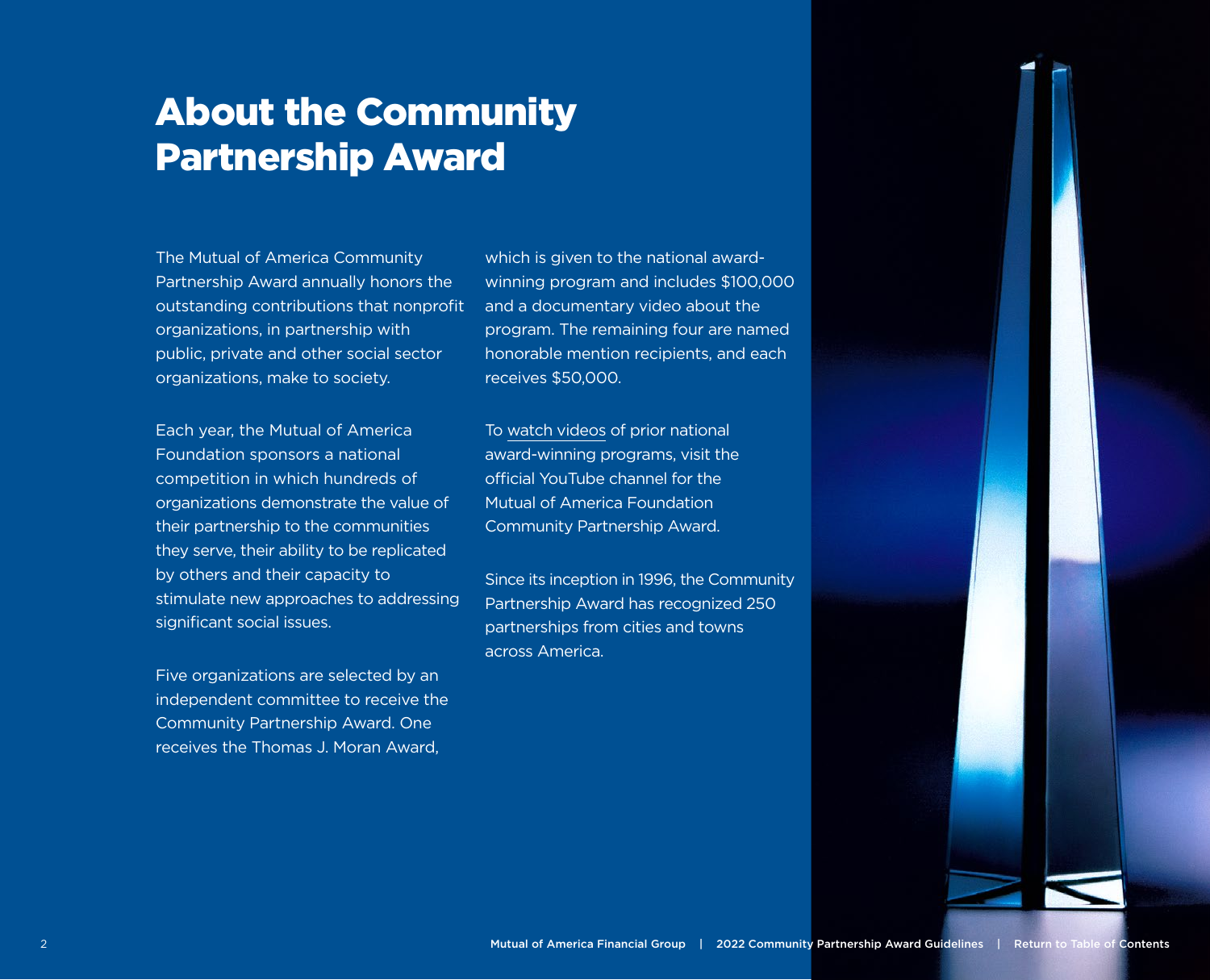## About Mutual of America Financial Group

Mutual of America Financial Group is a leading provider of investment and retirement services, offering personalized service at a competitive price to help plan participants and individuals build and preserve assets for a financially secure future. Integrity, prudence and reliability are the values that have guided us since our inception in 1945 and that continue to serve us well.

"Since our founding, we have been dedicated to helping our customers stay focused on achieving their retirement and investment goals," said John R. Greed, Mutual of America Chairman, President and Chief Executive Officer. "This commitment helps us make an even more meaningful impact in the communities where we all live and work."

For more information, visit [mutualofamerica.com](https://www.mutualofamerica.com). Connect with us:

## Thomas J. Moran Award

The Thomas J. Moran Award is presented annually to the Community Partnership Award national awardwinning program.

Mr. Moran served as Chairman, President and CEO of Mutual of America during a distinguished 43-year career at the Company from 1975 to 2018.

He championed the Community Partnership Award as a way to recognize the extraordinary leadership of nonprofit organizations and highlight the contributions they make to improve the lives of countless individuals.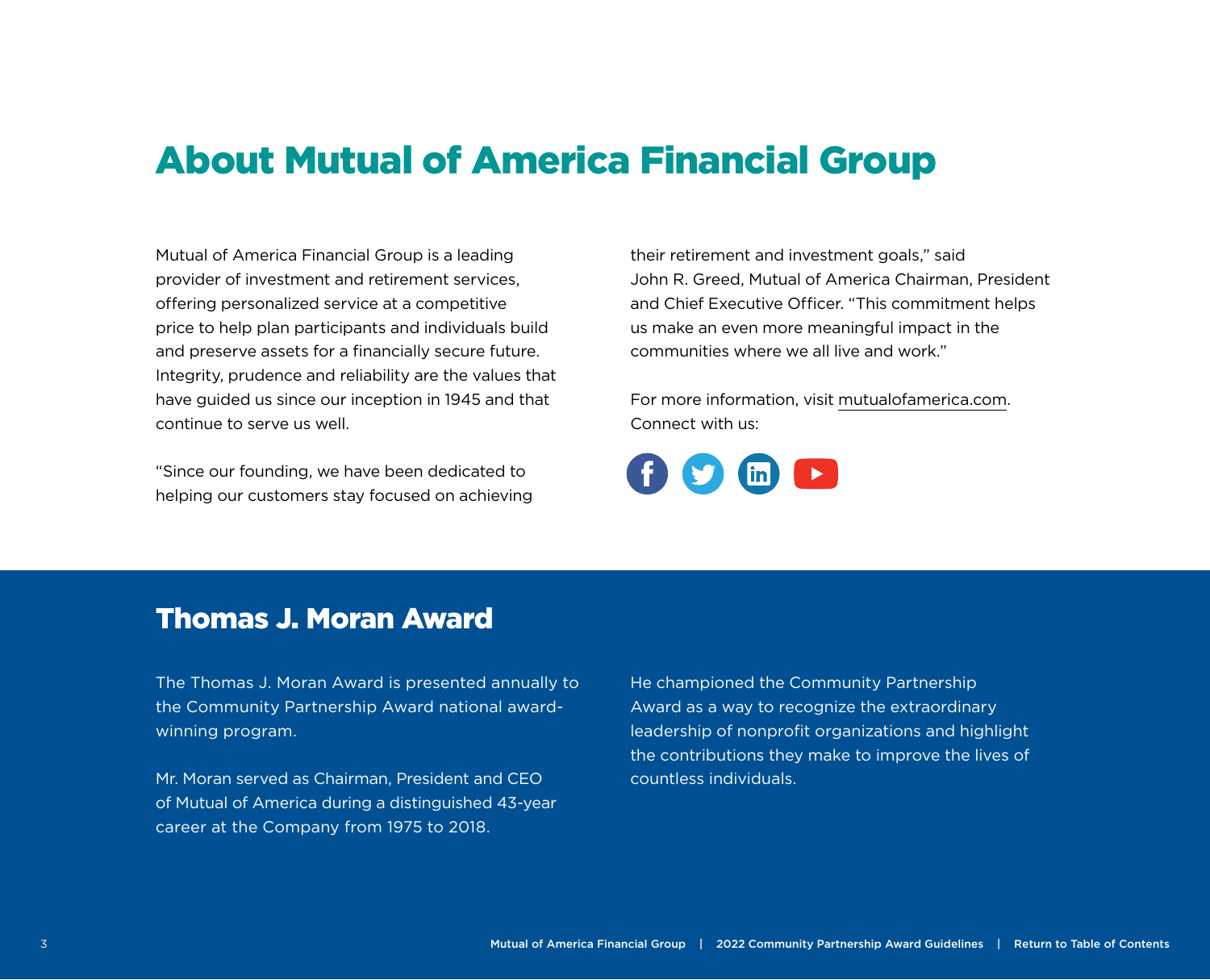### CLICK HERE TO APPLY

For additional information, please contact:

#### **LaDoverick Huggins**

Director of Community Partnership Award Program Mutual of America Foundation 320 Park Avenue New York, NY 10022-6839 Telephone: 212.224.1147 [ladoverick.huggins@mutualofamerica.com](mailto:ladoverick.huggins%40mutualofamerica.com%0D?subject=)

Completed applications must be submitted no later than July 1, 2022. Applications that fail to meet the selection criteria will not be considered.

# 2022 Application Information and Selection Criteria

To be considered for the Mutual of America Community Partnership Award, an organization must complete an application online and provide a statement that addresses the following criteria:

- A description of the partnership and the role of each partner organization.
- An explanation of how the partnership was started.
- The duration of the partnership to date (minimum of one year).
- A demonstration that the partnership has made a difference.
- The ability of the partnership to replicate and stimulate new ideas in addressing social issues.
- The partnership's commitment to advancing the mission and principles of the applicant organization.

In addition, the organization should include a copy of:

- Its most recent annual report.
- Any audited financial statements.
- A comprehensive list of the individuals comprising the governing body of the organization (board of directors or trustees and principal officers).
- The name, telephone number and email address of the person at the organization to contact concerning the application.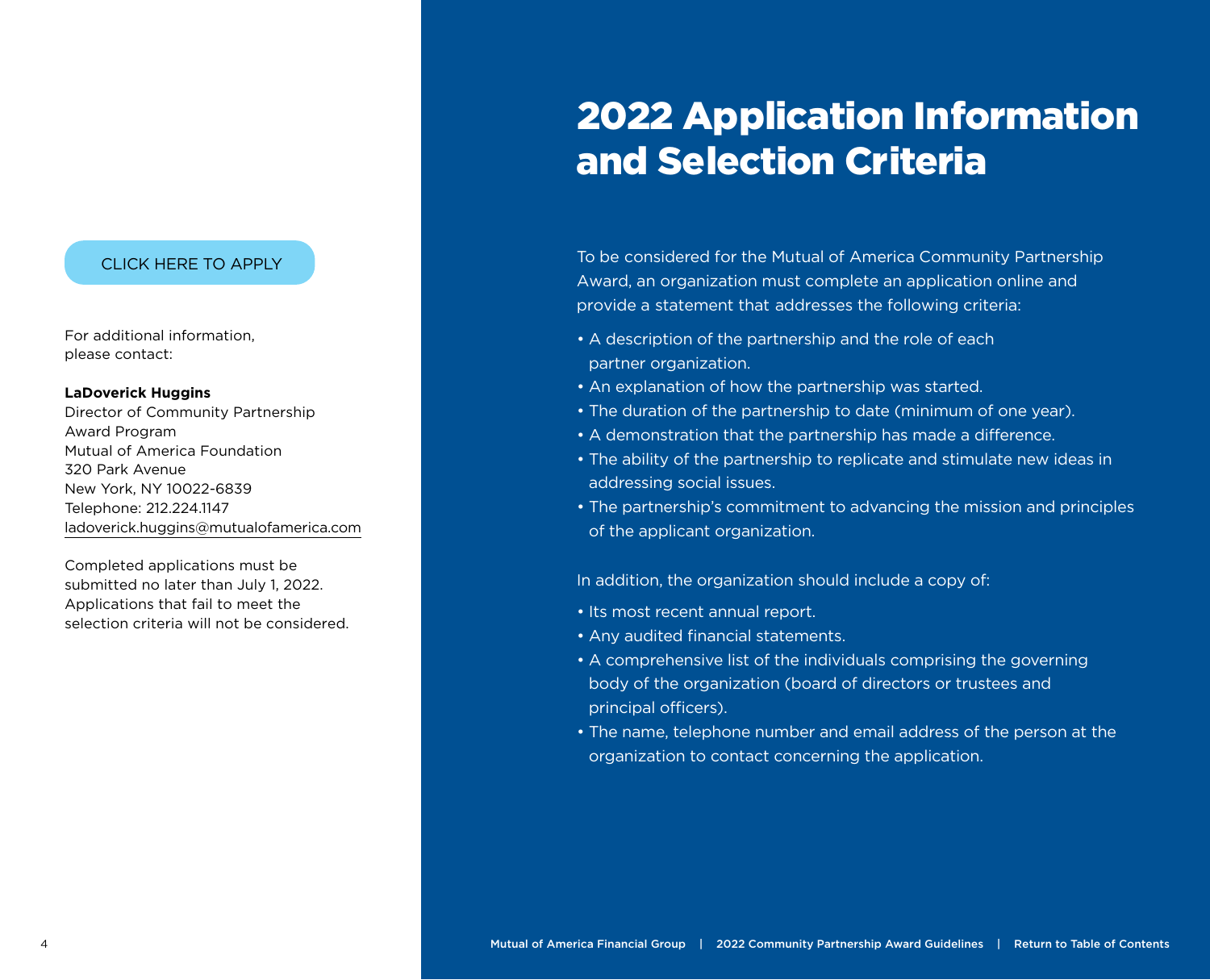# The Power of Impact

# **152**

# **39**

Cities and towns across the United States with organizations whose programs have received the Community Partnership Award.

States, plus the District of Columbia, represented by organizations whose programs have received the Community Partnership Award.

## **250 Partnerships Honored (1996–2021)** Top 10 by focus





## A Holistic Focus

Over the past 26 years, the Community Partnership Award has recognized 250 nonprofit organizations in the U.S. whose programs focus on numerous important issues, including:

| Antibullying                 | <b>Family Support</b>    | <b>Mental Health</b>           | <b>Substance Abuse</b>     |
|------------------------------|--------------------------|--------------------------------|----------------------------|
| <b>Child Abuse</b>           | <b>Grief Support</b>     | Poverty                        | <b>Teen Counseling</b>     |
| <b>Community Development</b> | Healthcare               | <b>Prison Reform</b>           | <b>Veteran Care</b>        |
| <b>Disabilities</b>          | <b>Homelessness</b>      | <b>Public Safety</b>           | <b>Violence Prevention</b> |
| <b>Domestic Violence</b>     | <b>Housing</b>           | <b>Racial Equality</b>         | <b>Women's Empowerment</b> |
| <b>Education</b>             | <b>Human Trafficking</b> | <b>Refugee Care</b>            | <b>Women's Health</b>      |
| <b>Elder Care</b>            | <b>Hunger Prevention</b> | <b>Sexual Violence</b>         | Youth                      |
| Employment                   | Inmate Rehabilitation    | <b>Special-Needs Inclusion</b> |                            |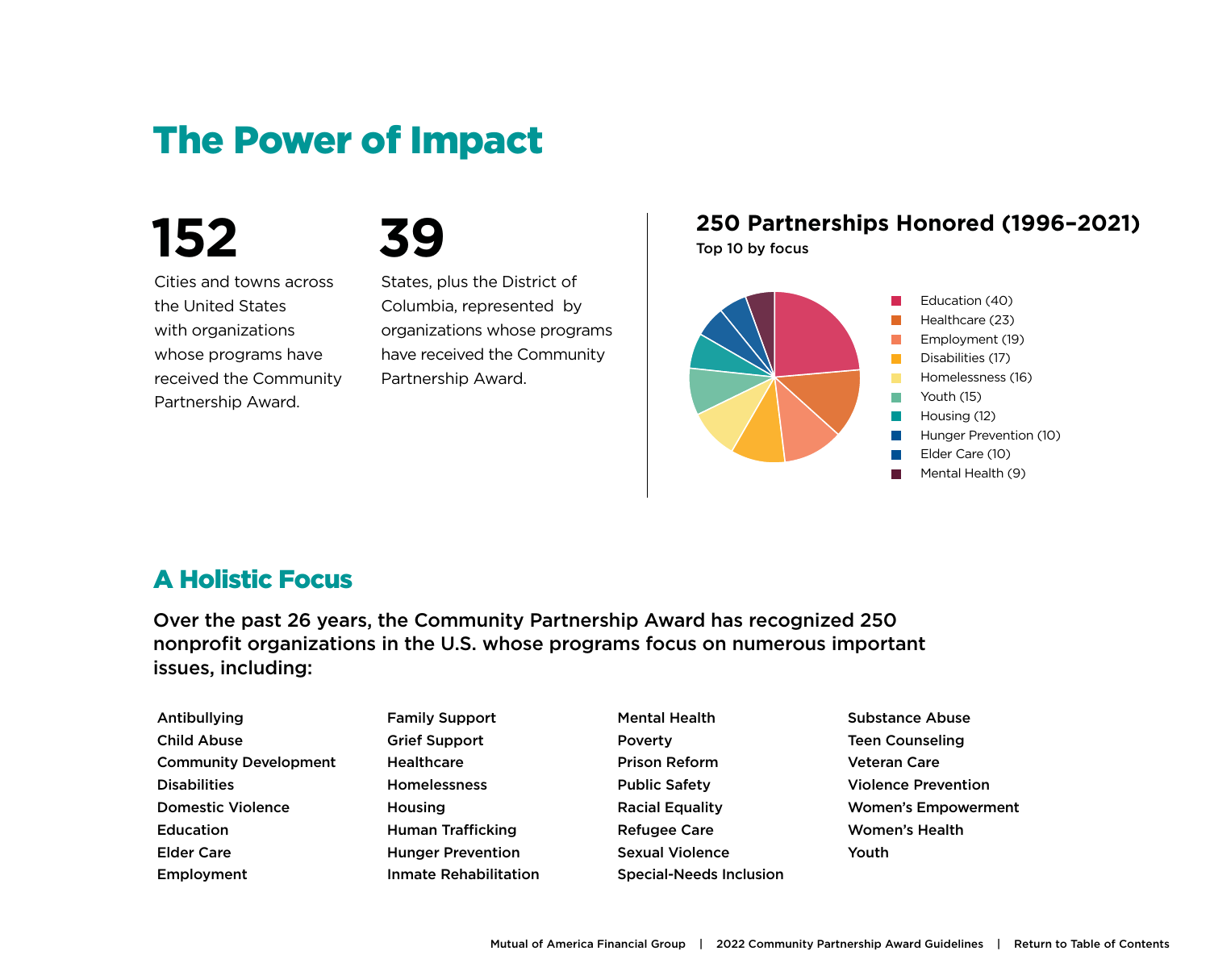## **Past Winners: What They're Saying**

Mutual of America Financial Group is pleased to know that the Community Partnership Award and documentary videos we produce serve as valuable tools in the respective missions of organizations nationwide to help educate and provide models of coordinated action for others to emulate. Here is some of the feedback we've received from past national award winners.

"Cast has been leading the charge to end human trafficking through cutting-edge partnerships that identify and empower survivors in new sectors. It is truly an honor to be recognized [with the Mutual of America Community Partnership Award] for our commitment to survivors and innovative teamwork."

### KAY BUCK

CEO, Cast 2019: Survivor Advocate Program

"The Community Partnership Award came at a critical juncture for College Possible. The award helped elevate our national visibility. This, along with the stunning video that Mutual of America produced for us, has helped position us for transformational growth."

#### JIM McCORKELL

CEO and Founder College Possible 2011: College Possible "We were quietly and conscientiously going about our work when Mutual of America told us we were doing something of national significance that they wanted to showcase. That recognition changed our worldview. The award got us thinking: Are we capable of doing more?"

## DANIEL MYERS

President, Al Sigl Center for Rehabilitation 1999: Al Sigl Center Partnership